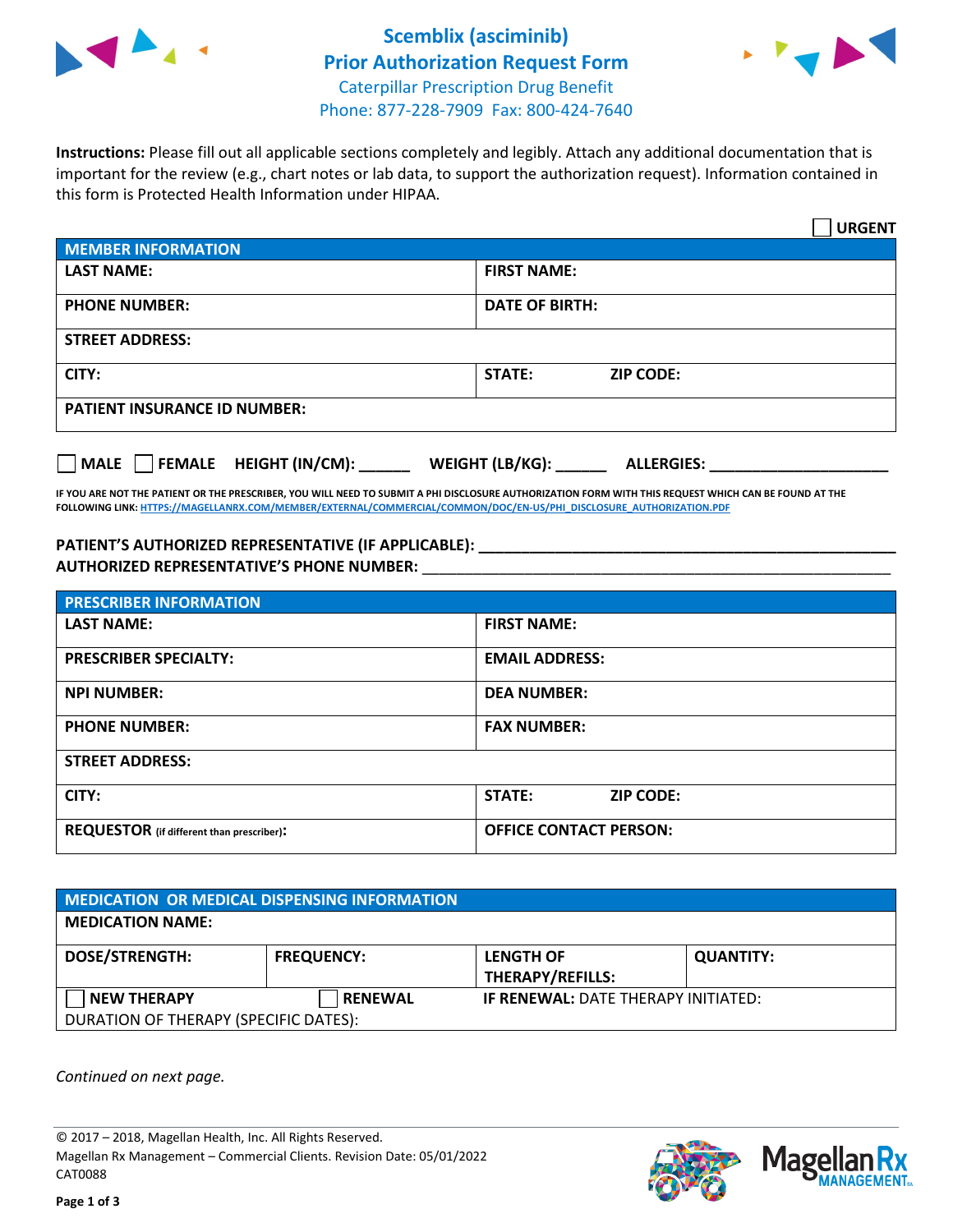



| MEMBER'S LAST NAME: NAME:                                                                                                                                                                                                                                                                                 | <b>MEMBER'S FIRST NAME:</b> NAME:                                                                          |                                           |  |  |
|-----------------------------------------------------------------------------------------------------------------------------------------------------------------------------------------------------------------------------------------------------------------------------------------------------------|------------------------------------------------------------------------------------------------------------|-------------------------------------------|--|--|
|                                                                                                                                                                                                                                                                                                           | 1. HAS THE PATIENT TRIED ANY OTHER MEDICATIONS FOR THIS CONDITION?                                         | YES (if yes, complete below)<br><b>NO</b> |  |  |
| <b>MEDICATION/THERAPY (SPECIFY</b>                                                                                                                                                                                                                                                                        | <b>DURATION OF THERAPY (SPECIFY</b>                                                                        | <b>RESPONSE/REASON FOR</b>                |  |  |
| DRUG NAME AND DOSAGE):                                                                                                                                                                                                                                                                                    | DATES):                                                                                                    | <b>FAILURE/ALLERGY:</b>                   |  |  |
|                                                                                                                                                                                                                                                                                                           |                                                                                                            |                                           |  |  |
|                                                                                                                                                                                                                                                                                                           |                                                                                                            |                                           |  |  |
|                                                                                                                                                                                                                                                                                                           |                                                                                                            |                                           |  |  |
| <b>2. LIST DIAGNOSES:</b>                                                                                                                                                                                                                                                                                 |                                                                                                            | <b>ICD-10:</b>                            |  |  |
| □ Chronic Myeloid Leukemia (CML)                                                                                                                                                                                                                                                                          |                                                                                                            |                                           |  |  |
| □ Other diagnosis:<br>$ICD-10$                                                                                                                                                                                                                                                                            |                                                                                                            |                                           |  |  |
| PRIOR AUTHORIZATION.                                                                                                                                                                                                                                                                                      | 3. REQUIRED CLINICAL INFORMATION: PLEASE PROVIDE ALL RELEVANT CLINICAL INFORMATION TO SUPPORT A            |                                           |  |  |
| Is this drug being used as part of a clinical trial? $\Box$ Yes $\Box$ No                                                                                                                                                                                                                                 |                                                                                                            |                                           |  |  |
|                                                                                                                                                                                                                                                                                                           |                                                                                                            |                                           |  |  |
| Does the patient have uncontrolled hypertension? $\Box$ Yes $\Box$ No                                                                                                                                                                                                                                     |                                                                                                            |                                           |  |  |
|                                                                                                                                                                                                                                                                                                           |                                                                                                            |                                           |  |  |
| Is the patient's disease Philadelphia chromosome-positive (Ph+)? $\Box$ Yes $\Box$ No Please provide documentation                                                                                                                                                                                        |                                                                                                            |                                           |  |  |
| Does the patient have chronic phase disease? $\Box$ Yes $\Box$ No Please provide chart note documentation                                                                                                                                                                                                 |                                                                                                            |                                           |  |  |
|                                                                                                                                                                                                                                                                                                           |                                                                                                            |                                           |  |  |
| Is the patient resistant, or intolerant, or had an inadequate response to prior therapy consisting of a 3 month trial<br>or longer, with at least 2 tyrosine kinase inhibitor (e.g., imatinib, dasatinib, ponatinib, nilotinib, etc.)?<br>$\Box$ Yes $\Box$ No (provide documentation of dates and drugs) |                                                                                                            |                                           |  |  |
| Does the patient have the T3151 mutation? $\Box$ Yes $\Box$ No Please provide documentation                                                                                                                                                                                                               |                                                                                                            |                                           |  |  |
|                                                                                                                                                                                                                                                                                                           | Has the patient trialed and failed Iclusig (ponatinib)? $\Box$ Yes $\Box$ No (provide documentation dates) |                                           |  |  |
| For Renewal, answer the following:                                                                                                                                                                                                                                                                        |                                                                                                            |                                           |  |  |
| Does provider attest that the patient has been adherent to therapy? $\Box$ Yes $\Box$ No                                                                                                                                                                                                                  |                                                                                                            |                                           |  |  |
| Does the patient have a treatment response indicated by one of the following: (must provide lab documentation)<br>BCR-ABL1 (IS) transcript levels: > 0.1% to 10% at 3 months or 6 months<br>BCR-ABL1 (IS) transcript levels: > 0.1% to 1% at 12 months and beyond (if treatment goal is long-term         |                                                                                                            |                                           |  |  |
| survival)<br>BCR-ABL1 (IS) transcript levels: ≤ 0.1% at 12 months and beyond (if treatment goal is treatment-free<br>remission)?                                                                                                                                                                          |                                                                                                            |                                           |  |  |
| NOTE: cytogenetic assessment of response may be used if quantitative RT-PCR (QPCR) using International Scale (IS)<br>for BCR-ABL1 is not available                                                                                                                                                        |                                                                                                            |                                           |  |  |
| Are there any other comments, diagnoses, symptoms, medications tried or failed, and/or any other information the<br>physician feels is important to this review?                                                                                                                                          |                                                                                                            |                                           |  |  |

© 2017 – 2018, Magellan Health, Inc. All Rights Reserved. Magellan Rx Management – Commercial Clients. Revision Date: 05/01/2022 CAT0088